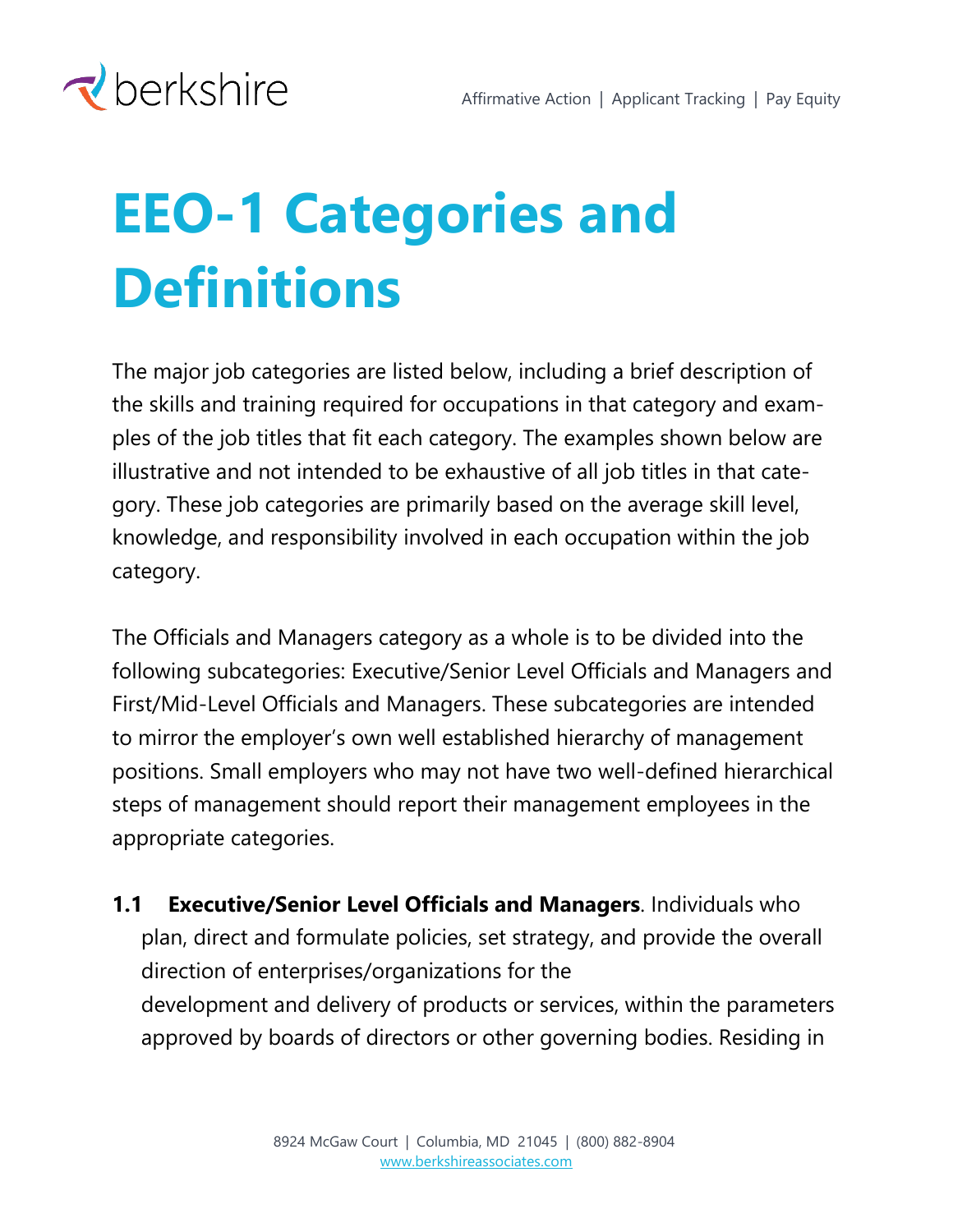

the highest levels of organizations, these executives plan, direct, or coordinate activities with the support of subordinate executives and staff managers. They include, in large organizations, those individuals within two reporting levels of the CEO, whose responsibilities require frequent interaction with the CEO. Examples of these kinds of managers are: chief executive officers, chief operating officers, chief financial officers, line of business heads, presidents or executive vice presidents of functional areas or operating groups, chief information officers, chief human resources officers, chief marketing officers, chief legal officers, management directors, and managing partners.

**1.2 First/Mid-Level Officials and Managers**. Individuals who serve as managers, other than those who serve as Executive/Senior Level Officials and Managers, including those who oversee and direct the delivery of products, services, or functions at group, regional, or divisional levels of organizations. These managers receive directions from the Executive/Senior Level management and typically lead major business units. They implement policies, programs, and directives of executive/senior management through subordinate managers and within the parameters set by Executive/Senior Level management. Examples of these kinds of managers are: vice presidents and directors, group, regional, or divisional

controllers; treasurers; human resources, information systems, marketing, and operations managers. The First/Mid-Level Officials and Managers subcategory also includes those who report directly to middle managers. These individuals serve at functional, line of business segment or branch levels and are responsible for directing and executing the dayto-day operational objectives of enterprises/organizations, conveying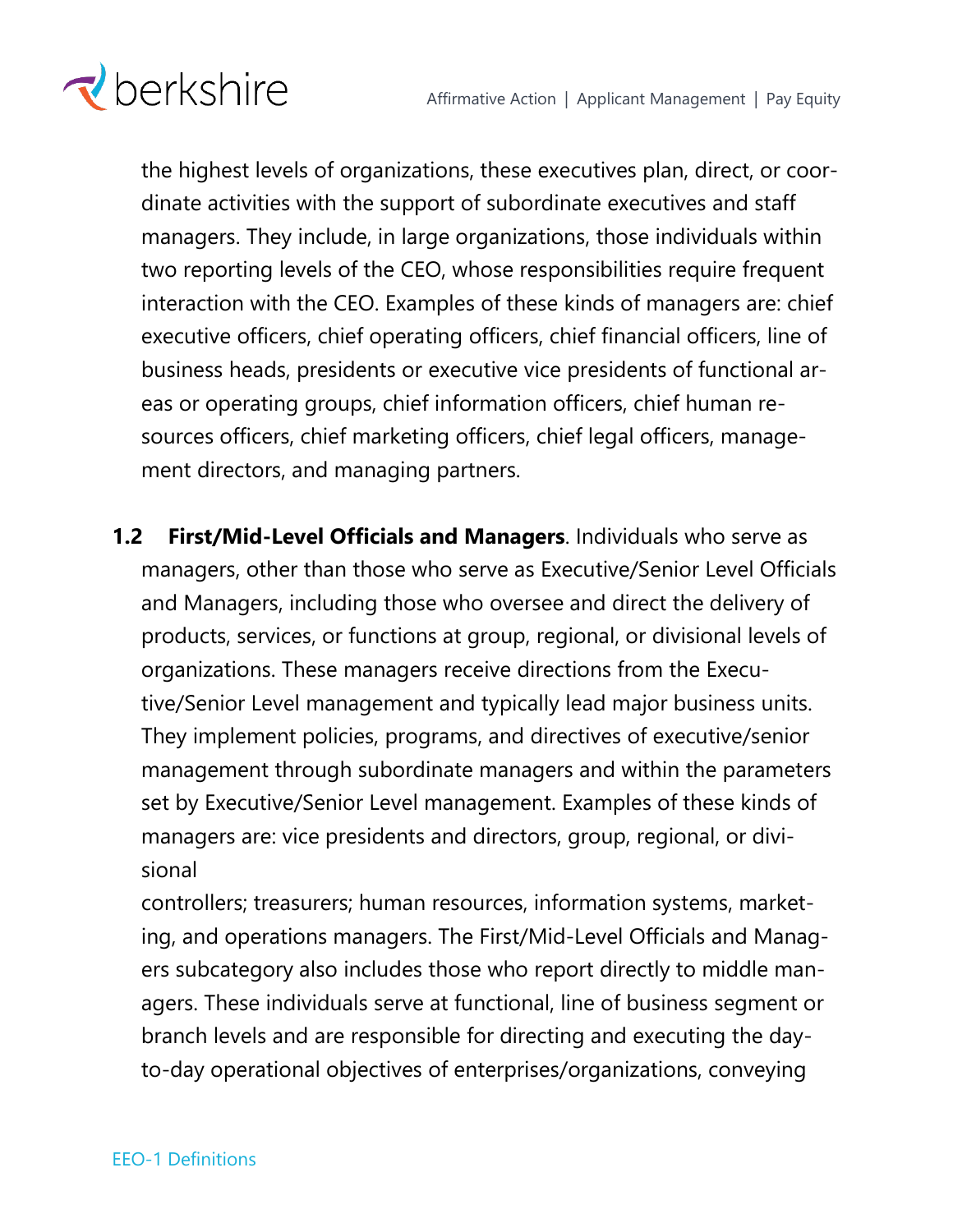

the directions of higher level officials and managers to subordinate personnel and, in some instances, directly supervising the activities of exempt and non-exempt personnel. Examples of these kinds of managers are: first-line managers; team managers; unit managers; operations and production managers; branch managers; administrative services managers; purchasing and transportation managers; storage and distribution managers; call center or customer service managers; technical support managers; and brand or product managers.

- **2 Professionals**. Most jobs in this category require bachelor and graduate degrees, and/or professional certification. In some instances, comparable experience may establish a person's qualifications. Examples of these kinds of positions include: accountants and auditors; airplane pilots and flight engineers; architects; artists; chemists; computer programmers; designers; dieticians; editors; engineers; lawyers; librarians; mathematical scientists; natural scientists; registered nurses; physical scientists; physicians and surgeons; social scientists; teachers; and surveyors.
- **3 Technicians**. Jobs in this category include activities that require applied scientific skills, usually obtained by post-secondary educational of varying lengths, depending on the particular occupation, recognizing that in some instances additional training, certification, or comparable experience is required. Examples of these types of positions include: drafters; emergency medical technicians; chemical technicians; and broadcast and sound engineering technicians.
- **4 Sales Workers**. These jobs include non-managerial activities that wholly and primarily Involve direct sales. Examples of these types of positions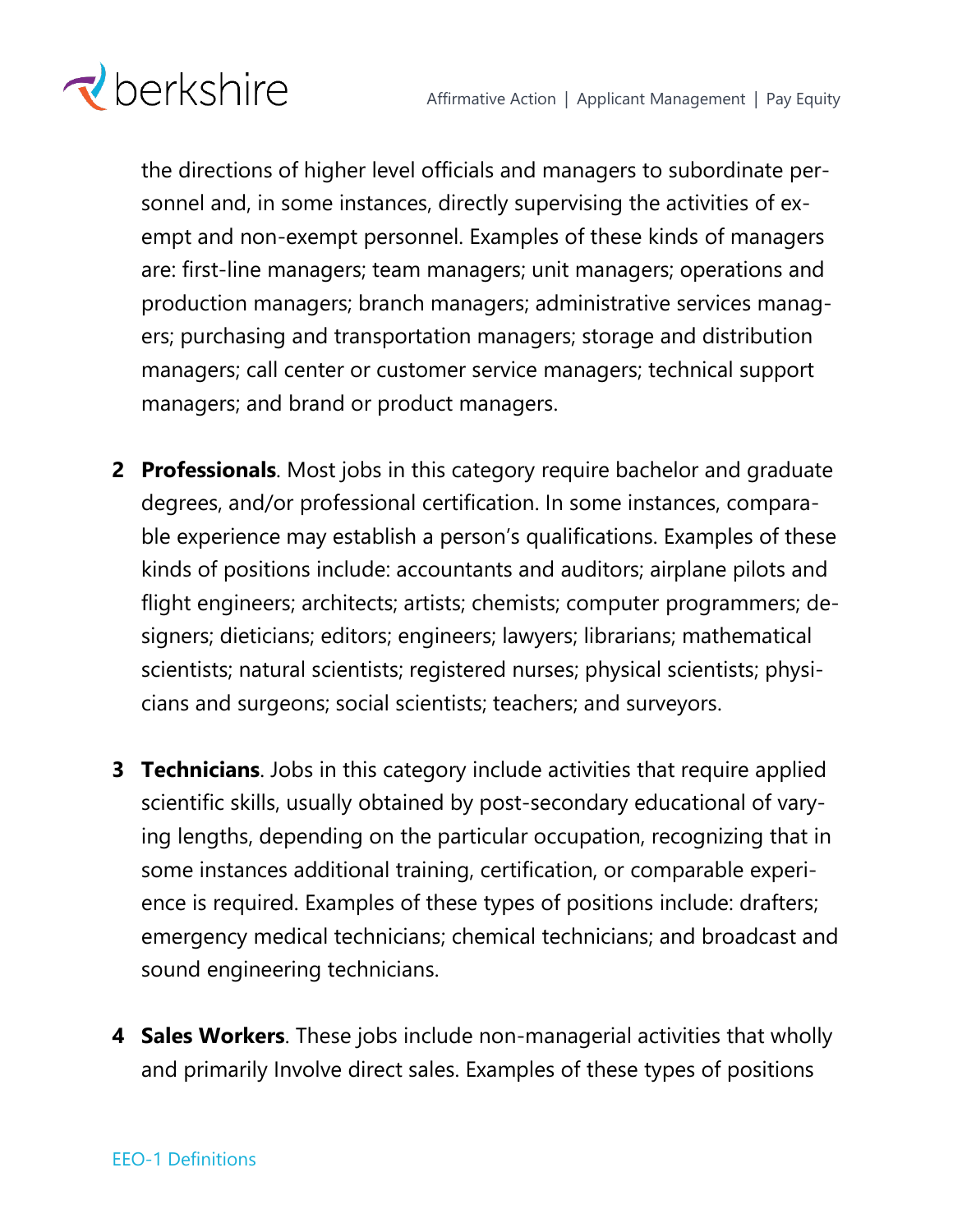

include: advertising sales agents; insurance sales agents; real estate brokers and sales agents; wholesale sales representatives; securities, commodities, and financial services sales agents; telemarketers; demonstrators; retail salespersons; counter and rental clerks; and cashiers.

- **5 Administrative Support Workers**. These jobs involve non-managerial tasks providing administrative and support assistance, primarily in office settings. Examples of these types of positions include: office and administrative support workers; bookkeeping; accounting and auditing clerks; cargo and freight agents; dispatchers; couriers; data entry keyers; computer operators; shipping, receiving, and traffic clerks; word processors and typists; proofreaders; desktop publishers; and general office clerks.
- **6 Craft Workers**. Most jobs in this category include higher skilled occupations in construction (building trades craft workers and their formal apprentices) and natural resource extraction workers. Examples of these types of positions include: boilermakers; brick and stone masons; carpenters; electricians; painters (both construction and maintenance); glaziers; pipe layers, plumbers, pipefitters and steamfitters; plasterers; roofers; elevator installers; earth drillers; derrick operators; oil and gas rotary drill operators; and blasters and explosive workers. This category also includes occupations related to the installation, maintenance, and part replacement of equipment, machines and tools, such as: automotive mechanics; aircraft mechanics; and electric and electronic equipment repairs. This category also includes some production occupations that are distinguished by the high degree of skill and precision required to perform them, based on clearly defined task specifications, such as: millwrights; etchers and engravers; tool and die makers; and pattern makers.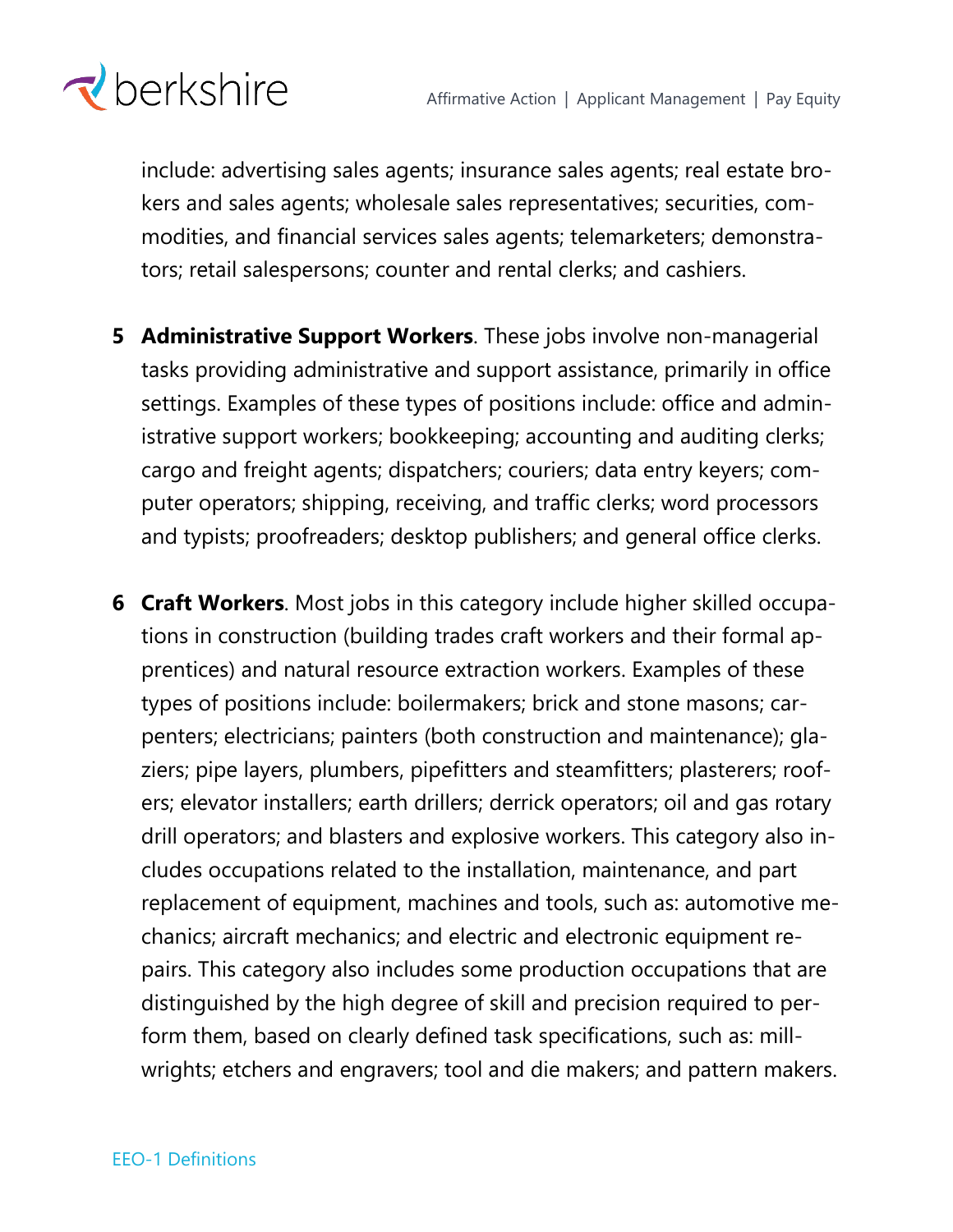## $\triangle$ berkshire

**7 Operatives**. Most jobs in this category include intermediate skilled occupations and include workers who operate machines or factory-related processing equipment. Most of these occupations do not usually require more than several months of training. Examples include; textile machine workers; laundry and dry-cleaning workers; photographic process workers; weaving machine operators; electrical and electronic equipment assemblers; semiconductor processors; testers, graders, and sorters; bakers, and butchers and other meat, poultry, and fish processing workers. This category also includes occupations of generally intermediate skill levels that are concerned with operating and controlling equipment to facilitate the movement of people or materials, such as: bridge and lock tenders; truck, bus, or taxi

drivers; industrial truck and tractor (forklift) operators; parking lot attendants; sailors; conveyor operators; and hand packers and packagers.

- **8 Laborers and Helpers**. Jobs in this category include workers with more limited skills who require only brief training to perform tasks that require little or no independent judgment. Examples include: production and construction worker helpers; vehicle and equipment cleaners; laborers; freight, stock, and material movers; service station attendants; construction laborers; refuse and recyclable materials collectors; septic tank servicers; and sewer pipe cleaners.
- **9 Service Workers**. Jobs in this category include food service, cleaning service, personal service, and protective service activities. Skills may be acquired through formal training, job-related training, or direct experience. Examples of food service positions include: cooks; bartenders; and other food service workers. Examples of personal service positions in-